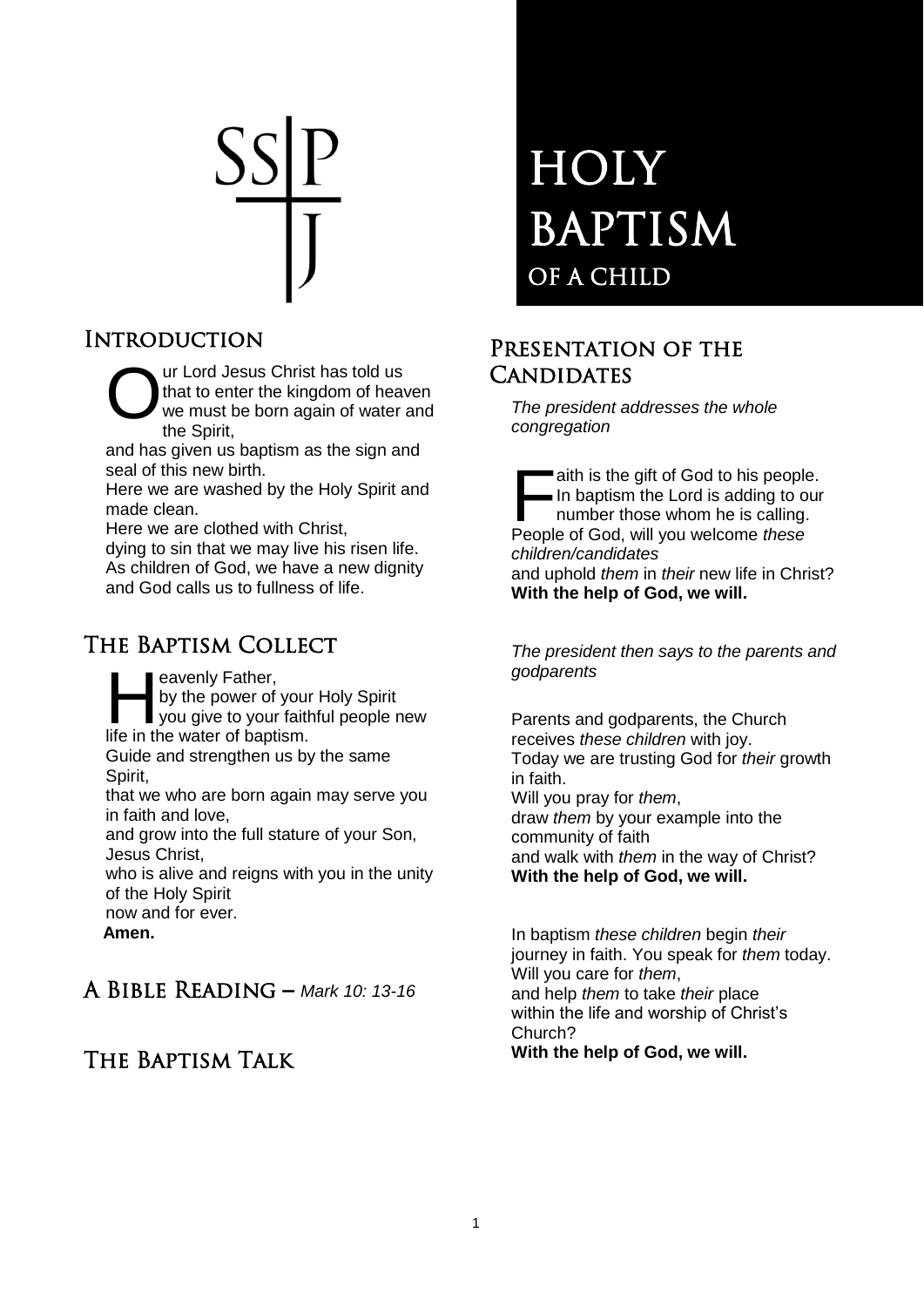#### The Decision

n baptism, God calls us out of darkness into his marvellous light.

To follow Christ means dying to sin and rising to new life with him. I

Therefore I ask:

Do you reject the devil and all rebellion against God? **I reject them.**

Do you renounce the deceit and corruption of evil?

**I renounce them.**

Do you repent of the sins that separate us from God and neighbour? **I repent of them.**

Do you turn to Christ as Saviour? **I turn to Christ.**

Do you submit to Christ as Lord? **I submit to Christ.**

Do you come to Christ, the way, the truth and the life? **I come to Christ.**

#### Signing with the Cross

*The president or another minister makes the sign of the cross on the forehead of each candidate, saying* 

Christ claims you for his own. Receive the sign of his cross.

Do not be ashamed to confess the faith of Christ crucified.

#### **Fight valiantly as a disciple of Christ against sin, the world and the devil, and remain faithful to Christ to the end of your life.**

May almighty God deliver you from the powers of darkness,

restore in you the image of his glory, and lead you in the light and obedience of Christ.

#### **Amen.**

*A hymn may be sung*

#### Prayer over the Water

*The ministers and candidates gather at the baptismal font.* 



raise God who made heaven and earth, **who keeps his promise for ever.**

Let us give thanks to the Lord our God. **It is right to give thanks and praise.**

We thank you, almighty God, for the gift of water

to sustain, refresh and cleanse all life. Over water the Holy Spirit moved in the beginning of creation.

Through water you led the children of Israel from slavery in Egypt to freedom in the Promised Land.

In water your Son Jesus received the baptism of John

and was anointed by the Holy Spirit as the Messiah, the Christ,

to lead us from the death of sin to newness of life.

We thank you, Father, for the water of baptism.

In it we are buried with Christ in his death. By it we share in his resurrection.

Through it we are reborn by the Holy Spirit. Therefore, in joyful obedience to your Son, we baptize into his fellowship those who come to him in faith.

Now sanctify this water that, by the power of the Holy Spirit, *N* may be cleansed from sin and born again.

Renewed in your image, may they walk by the light of faith

and continue for ever in the risen life of Jesus Christ our Lord;

to whom with you and the Holy Spirit be all honour and glory, now and for ever. **Amen.**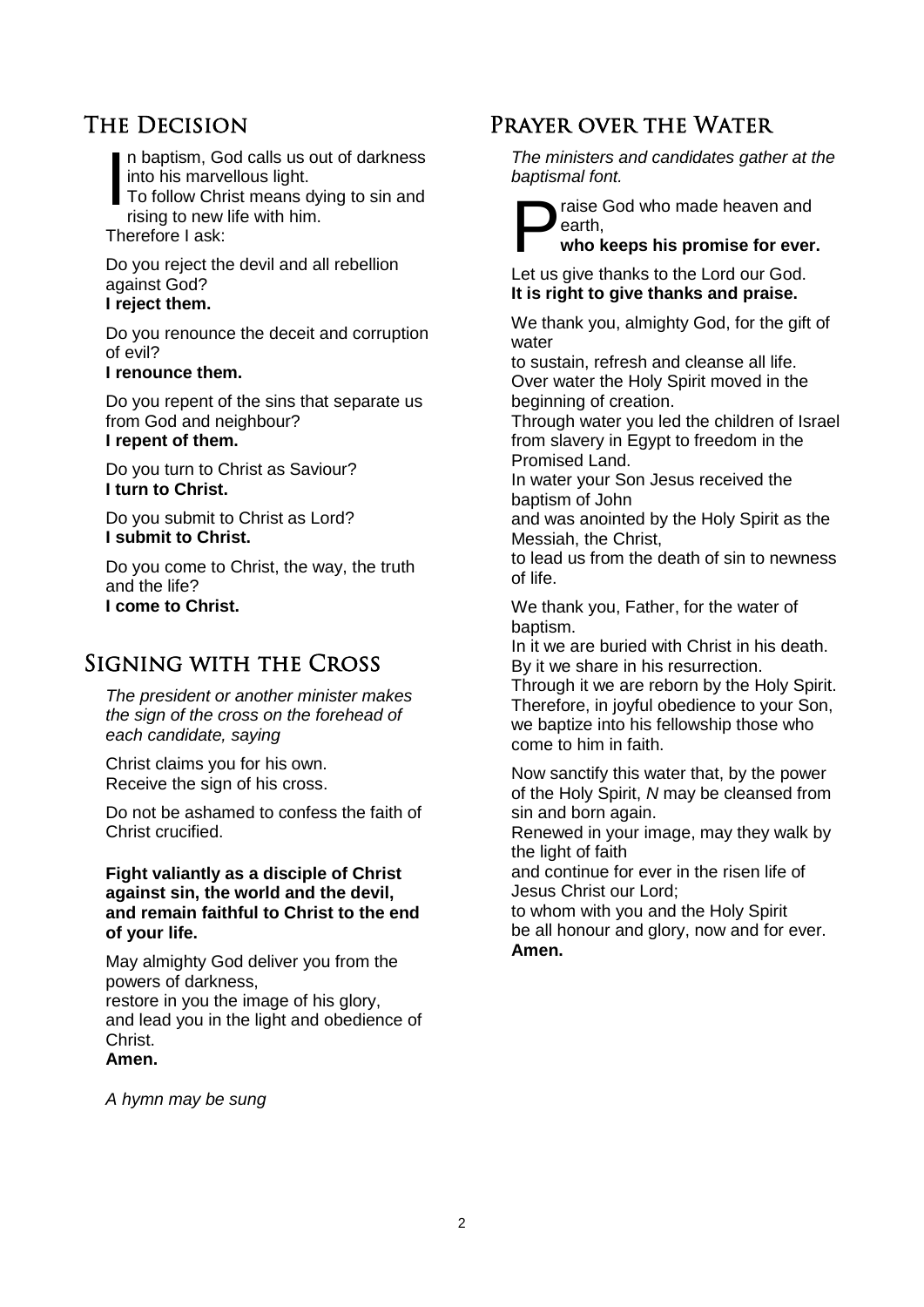#### PROFESSION OF FAITH

*The president addresses the congregation* 

rothers and sisters, I ask you to profess together with *these candidates* the faith of the Church. B

Do you believe and trust in God the Father?

**I believe in God, the Father almighty, creator of heaven and earth.**

Do you believe and trust in his Son Jesus Christ?

**I believe in Jesus Christ, his only Son, our Lord,**

**who was conceived by the Holy Spirit, born of the Virgin Mary,**

**suffered under Pontius Pilate,**

**was crucified, died, and was buried; he descended to the dead.**

**On the third day he rose again;**

**he ascended into heaven,**

**he is seated at the right hand of the Father,**

**and he will come to judge the living and the dead.**

Do you believe and trust in the Holy Spirit? **I believe in the Holy Spirit, the holy catholic Church, the communion of saints, the forgiveness of sins, the resurrection of the body, and the life everlasting. Amen.**

#### The Baptism

*N*, I baptize you in the name of the Father, and of the Son, and of the Holy Spirit. **Amen.**

*A minister may say* 

You have been clothed with Christ. As many as are baptized into Christ have put on Christ.

ay God, who has received you by baptism into his Church,

pour upon you the riches of his grace, M

that within the company of Christ's pilgrim people

you may daily be renewed by his anointing Spirit,

and come to the inheritance of the saints in glory.

**Amen.**

## Prayers of Intercession

*Prayers are offered for the candidate and their family, and we conclude by saying together:*

**ur Father, who art in heaven, hallowed be thy name; thy kingdom come; O**ur Father,<br>thy kingder<br>thy will be done; **on earth as it is in heaven. Give us this day our daily bread. And forgive us our trespasses, as we forgive those who trespass against us. And lead us not into temptation; but deliver us from evil. For thine is the kingdom, the power and the glory, for ever and ever. Amen.**

#### The Welcome and Peace

There is one Lord, one faith, one baptism: *N* by one Spirit we are all baptized into one body.

**We welcome you into the fellowship of faith;**

**we are children of the same heavenly Father;**

**we welcome you.**



e are all one in Christ Jesus. We belong to him through faith, heirs of the promise of the Spirit of peace.

The peace of the Lord be always with you **and also with you.**